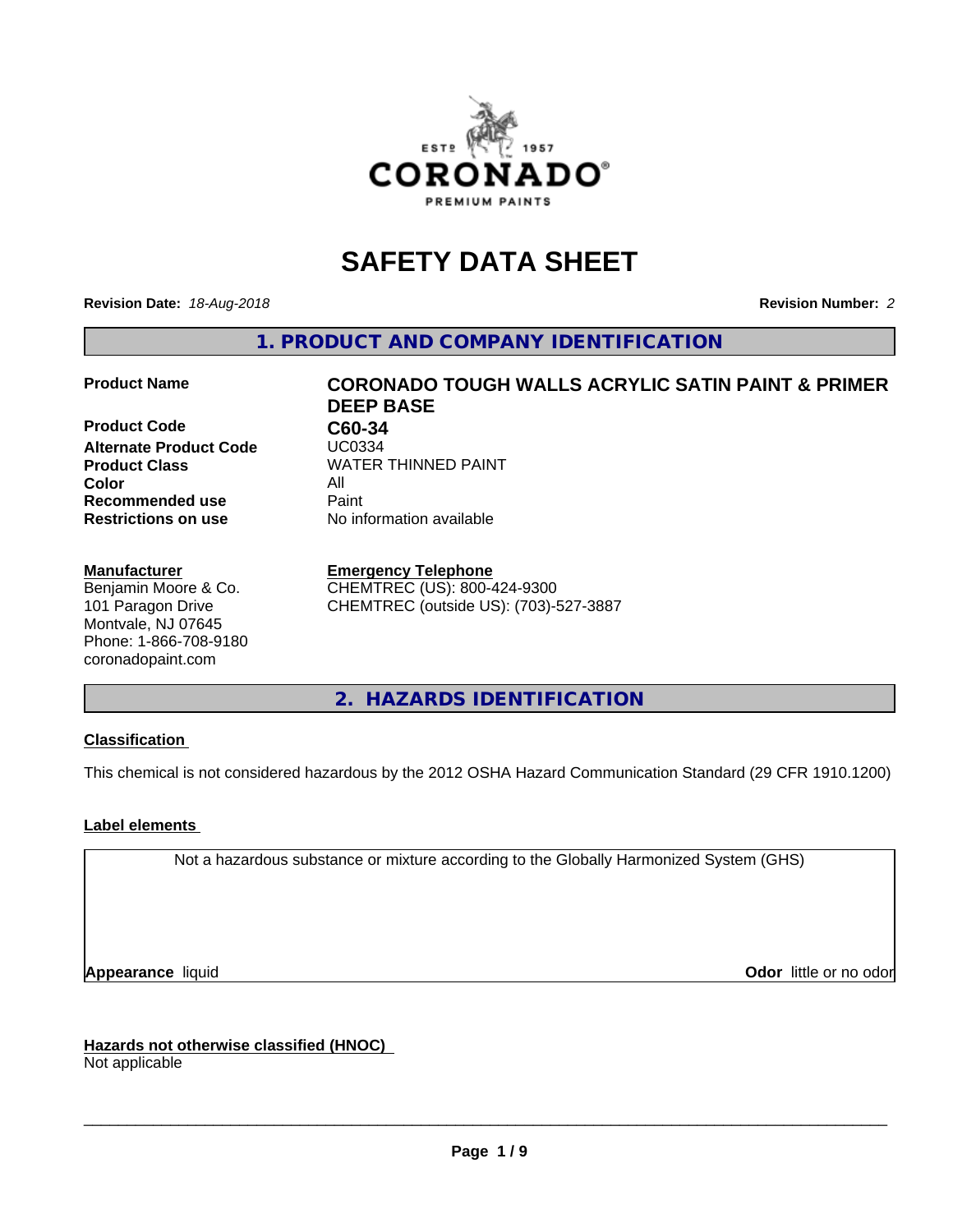#### **Other information**

No information available

#### **3. COMPOSITION INFORMATION ON COMPONENTS**

| Chemical name                   | CAS No.    | Weight-% |
|---------------------------------|------------|----------|
| Titanium dioxide                | 13463-67-7 |          |
| Kaolin                          | 1332-58-7  | ◡        |
| Limestone                       | 1317-65-3  |          |
| 2-Amino-2-methly-1-propanol     | 124-68-5   | U.5      |
| Sodium C14-C16 olefin sulfonate | 68439-57-6 | 0.5      |

|                                                  | 4. FIRST AID MEASURES                                                                                    |
|--------------------------------------------------|----------------------------------------------------------------------------------------------------------|
| <b>General Advice</b>                            | No hazards which require special first aid measures.                                                     |
| <b>Eye Contact</b>                               | Rinse thoroughly with plenty of water for at least 15 minutes and consult a<br>physician.                |
| <b>Skin Contact</b>                              | Wash off immediately with soap and plenty of water while removing all<br>contaminated clothes and shoes. |
| <b>Inhalation</b>                                | Move to fresh air. If symptoms persist, call a physician.                                                |
| Ingestion                                        | Clean mouth with water and afterwards drink plenty of water. Consult a physician<br>if necessary.        |
| <b>Most Important</b><br><b>Symptoms/Effects</b> | None known.                                                                                              |
| <b>Notes To Physician</b>                        | Treat symptomatically.                                                                                   |
|                                                  | 5. FIRE-FIGHTING MEASURES                                                                                |

| Use extinguishing measures that are appropriate to local<br>circumstances and the surrounding environment.                                   |
|----------------------------------------------------------------------------------------------------------------------------------------------|
| As in any fire, wear self-contained breathing apparatus<br>pressure-demand, MSHA/NIOSH (approved or equivalent)<br>and full protective gear. |
| Closed containers may rupture if exposed to fire or<br>extreme heat.                                                                         |
| No.                                                                                                                                          |
| No                                                                                                                                           |
| Not applicable<br>Not applicable                                                                                                             |
|                                                                                                                                              |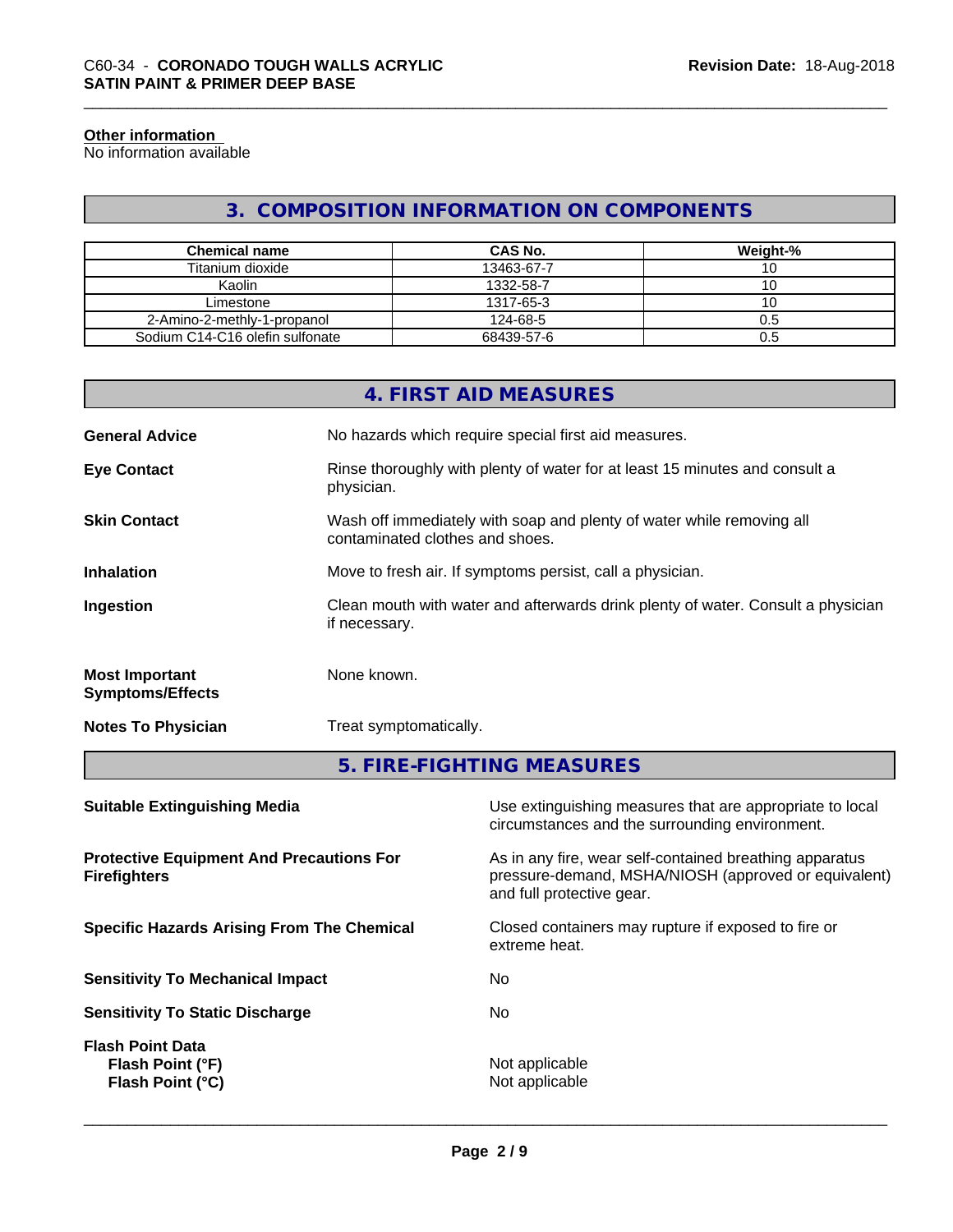| <b>Method</b>                           |                                                               |                        | Not applicable                   |                                |
|-----------------------------------------|---------------------------------------------------------------|------------------------|----------------------------------|--------------------------------|
|                                         | <b>Flammability Limits In Air</b>                             |                        |                                  |                                |
|                                         | Lower flammability limit:<br><b>Upper flammability limit:</b> |                        | Not applicable<br>Not applicable |                                |
| <b>NFPA</b>                             | Health: 1                                                     | <b>Flammability: 0</b> | <b>Instability: 0</b>            | <b>Special: Not Applicable</b> |
| <b>NFPA Legend</b><br>0 - Not Hazardous |                                                               |                        |                                  |                                |

- 
- 1 Slightly
- 2 Moderate
- 3 High
- 4 Severe

*The ratings assigned are only suggested ratings, the contractor/employer has ultimate responsibilities for NFPA ratings where this system is used.*

*Additional information regarding the NFPA rating system is available from the National Fire Protection Agency (NFPA) at www.nfpa.org.*

#### **6. ACCIDENTAL RELEASE MEASURES**

| <b>Personal Precautions</b>      | Avoid contact with skin, eyes and clothing. Ensure adequate ventilation.                                                                                                         |  |
|----------------------------------|----------------------------------------------------------------------------------------------------------------------------------------------------------------------------------|--|
| <b>Other Information</b>         | Prevent further leakage or spillage if safe to do so.                                                                                                                            |  |
| <b>Environmental precautions</b> | See Section 12 for additional Ecological Information.                                                                                                                            |  |
| <b>Methods for Cleaning Up</b>   | Soak up with inert absorbent material. Sweep up and shovel into suitable<br>containers for disposal.                                                                             |  |
|                                  | 7. HANDLING AND STORAGE                                                                                                                                                          |  |
| <b>Handling</b>                  | Avoid contact with skin, eyes and clothing. Avoid breathing vapors, spray mists or<br>sanding dust. In case of insufficient ventilation, wear suitable respiratory<br>equipment. |  |
| <b>Storage</b>                   | Keep container tightly closed. Keep out of the reach of children.                                                                                                                |  |
| <b>Incompatible Materials</b>    | No information available                                                                                                                                                         |  |
|                                  |                                                                                                                                                                                  |  |

**8. EXPOSURE CONTROLS/PERSONAL PROTECTION**

#### **Exposure Limits**

| <b>Chemical name</b> | <b>ACGIH TLV</b>          | <b>OSHA PEL</b>            |
|----------------------|---------------------------|----------------------------|
| Titanium dioxide     | $10 \text{ mg/m}^3$ - TWA | 15 mg/m $3$ - TWA          |
| Kaolin               | $2 \text{ mg/m}^3$ - TWA  | 15 mg/m <sup>3</sup> - TWA |
|                      |                           | $5 \text{ mg/m}^3$ - TWA   |
| Limestone            | N/E                       | 15 mg/m <sup>3</sup> - TWA |
|                      |                           | $5 \text{ mg/m}^3$ - TWA   |

#### **Legend**

ACGIH - American Conference of Governmental Industrial Hygienists Exposure Limits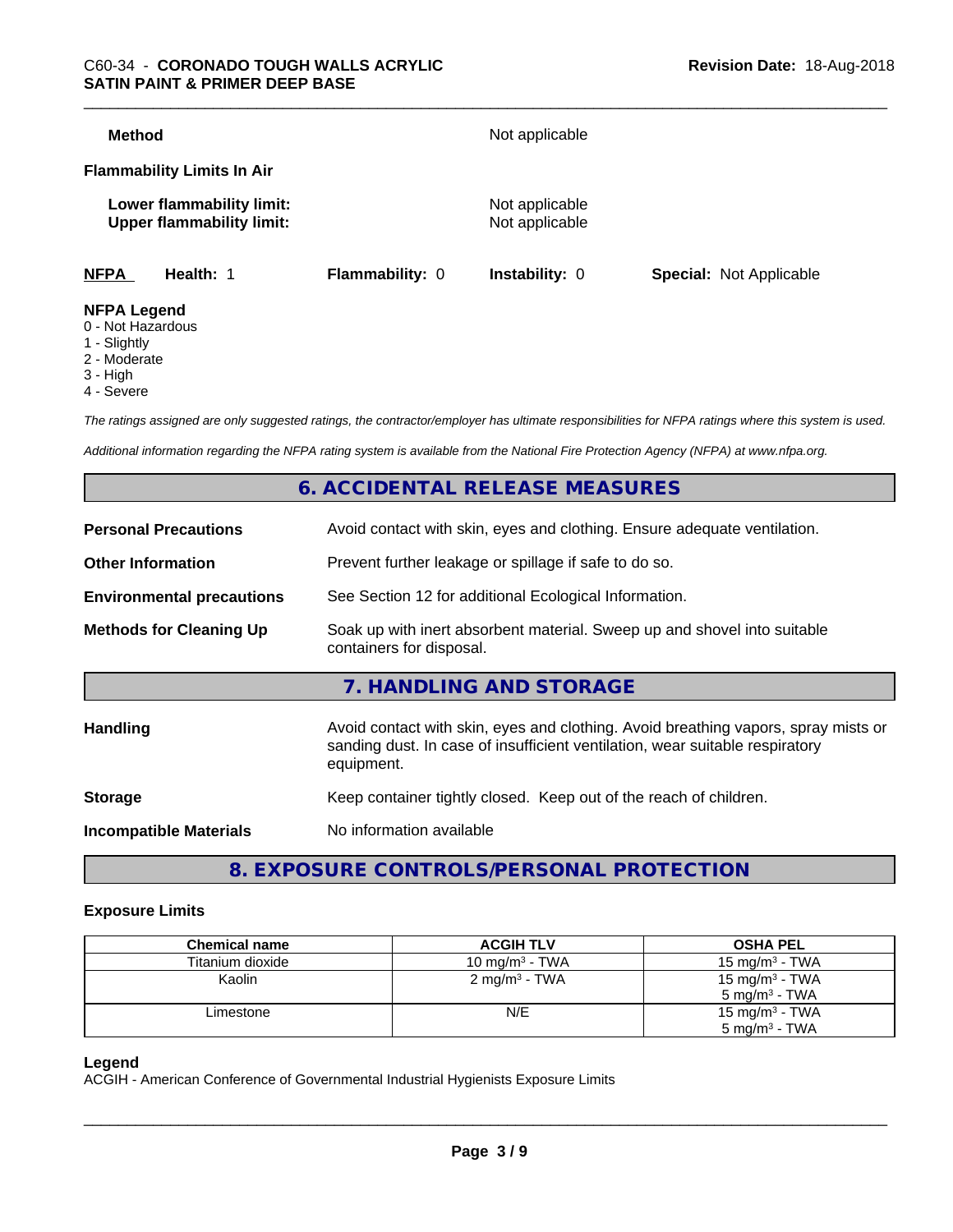OSHA - Occupational Safety & Health Administration Exposure Limits N/E - Not Established

| <b>Engineering Measures</b>          | Ensure adequate ventilation, especially in confined areas.                                                                          |
|--------------------------------------|-------------------------------------------------------------------------------------------------------------------------------------|
| <b>Personal Protective Equipment</b> |                                                                                                                                     |
| <b>Eye/Face Protection</b>           | Safety glasses with side-shields.                                                                                                   |
| <b>Skin Protection</b>               | Protective gloves and impervious clothing.                                                                                          |
| <b>Respiratory Protection</b>        | In case of insufficient ventilation wear suitable respiratory equipment.                                                            |
| <b>Hygiene Measures</b>              | Avoid contact with skin, eyes and clothing. Remove and wash contaminated<br>clothing before re-use. Wash thoroughly after handling. |

#### **9. PHYSICAL AND CHEMICAL PROPERTIES**

| Appearance                           | liquid                   |
|--------------------------------------|--------------------------|
| Odor                                 | little or no odor        |
| <b>Odor Threshold</b>                | No information available |
| Density (Ibs/gal)                    | $9.8 - 9.9$              |
| <b>Specific Gravity</b>              | $1.17 - 1.19$            |
| pH                                   | No information available |
| <b>Viscosity (cps)</b>               | No information available |
| Solubility(ies)                      | No information available |
| <b>Water solubility</b>              | No information available |
| <b>Evaporation Rate</b>              | No information available |
| Vapor pressure @20 °C (kPa)          | No information available |
| Vapor density                        | No information available |
| Wt. % Solids                         | $40 - 50$                |
| Vol. % Solids                        | $25 - 35$                |
| Wt. % Volatiles                      | $50 - 60$                |
| Vol. % Volatiles                     | $65 - 75$                |
| <b>VOC Regulatory Limit (g/L)</b>    | < 50                     |
| <b>Boiling Point (°F)</b>            | 212                      |
| <b>Boiling Point (°C)</b>            | 100                      |
| <b>Freezing Point (°F)</b>           | 32                       |
| <b>Freezing Point (°C)</b>           | 0                        |
| Flash Point (°F)                     | Not applicable           |
| Flash Point (°C)                     | Not applicable           |
| <b>Method</b>                        | Not applicable           |
| <b>Flammability (solid, gas)</b>     | Not applicable           |
| <b>Upper flammability limit:</b>     | Not applicable           |
| Lower flammability limit:            | Not applicable           |
| <b>Autoignition Temperature (°F)</b> | No information available |
| <b>Autoignition Temperature (°C)</b> | No information available |
| Decomposition Temperature (°F)       | No information available |
| Decomposition Temperature (°C)       | No information available |
| <b>Partition coefficient</b>         | No information available |

## **10. STABILITY AND REACTIVITY**

**Reactivity Not Applicable** Not Applicable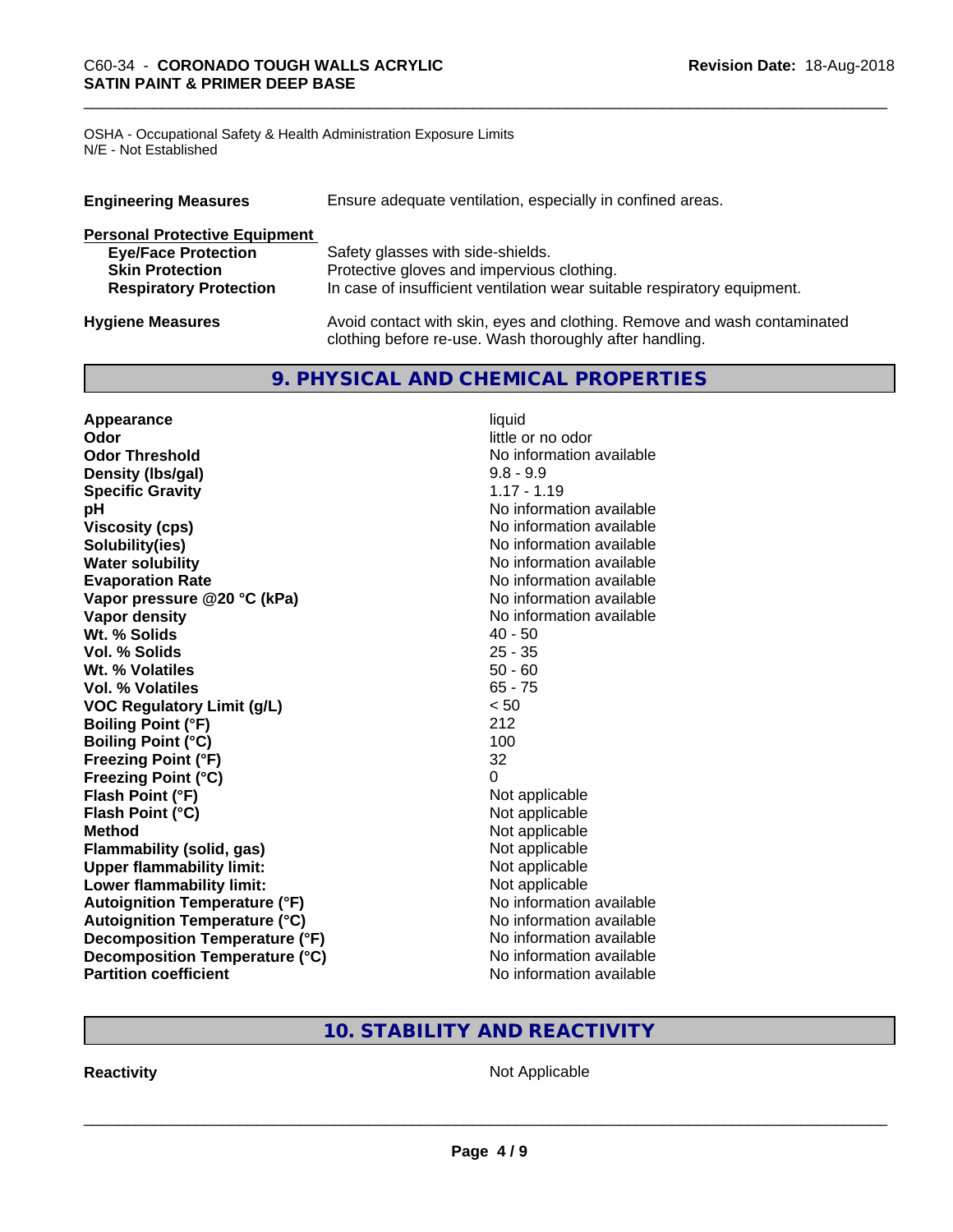| <b>Chemical Stability</b>               | Stable under normal conditions.          |
|-----------------------------------------|------------------------------------------|
| <b>Conditions to avoid</b>              | Prevent from freezing.                   |
| <b>Incompatible Materials</b>           | No materials to be especially mentioned. |
| <b>Hazardous Decomposition Products</b> | None under normal use.                   |
| Possibility of hazardous reactions      | None under normal conditions of use.     |

### **11. TOXICOLOGICAL INFORMATION**

| <b>Product Information</b>                                                                                                                                                                                                                                                                                                                                                                                       |                                                                                                                                                                                                                                                                                                                                                                                                                                                                                                                                                                                  |
|------------------------------------------------------------------------------------------------------------------------------------------------------------------------------------------------------------------------------------------------------------------------------------------------------------------------------------------------------------------------------------------------------------------|----------------------------------------------------------------------------------------------------------------------------------------------------------------------------------------------------------------------------------------------------------------------------------------------------------------------------------------------------------------------------------------------------------------------------------------------------------------------------------------------------------------------------------------------------------------------------------|
| Information on likely routes of exposure                                                                                                                                                                                                                                                                                                                                                                         |                                                                                                                                                                                                                                                                                                                                                                                                                                                                                                                                                                                  |
| <b>Principal Routes of Exposure</b>                                                                                                                                                                                                                                                                                                                                                                              | Eye contact, skin contact and inhalation.                                                                                                                                                                                                                                                                                                                                                                                                                                                                                                                                        |
| <b>Acute Toxicity</b>                                                                                                                                                                                                                                                                                                                                                                                            |                                                                                                                                                                                                                                                                                                                                                                                                                                                                                                                                                                                  |
| <b>Product Information</b>                                                                                                                                                                                                                                                                                                                                                                                       | No information available                                                                                                                                                                                                                                                                                                                                                                                                                                                                                                                                                         |
|                                                                                                                                                                                                                                                                                                                                                                                                                  | Symptoms related to the physical, chemical and toxicological characteristics                                                                                                                                                                                                                                                                                                                                                                                                                                                                                                     |
| <b>Symptoms</b>                                                                                                                                                                                                                                                                                                                                                                                                  | No information available                                                                                                                                                                                                                                                                                                                                                                                                                                                                                                                                                         |
|                                                                                                                                                                                                                                                                                                                                                                                                                  | Delayed and immediate effects as well as chronic effects from short and long-term exposure                                                                                                                                                                                                                                                                                                                                                                                                                                                                                       |
| Eye contact<br><b>Skin contact</b><br>Inhalation<br>Ingestion<br><b>Sensitization</b><br><b>Neurological Effects</b><br><b>Mutagenic Effects</b><br><b>Reproductive Effects</b><br><b>Developmental Effects</b><br><b>Target organ effects</b><br><b>STOT - single exposure</b><br><b>STOT - repeated exposure</b><br>Other adverse effects<br><b>Aspiration Hazard</b><br><b>Numerical measures of toxicity</b> | May cause slight irritation.<br>Substance may cause slight skin irritation. Prolonged or repeated contact may dry<br>skin and cause irritation.<br>May cause irritation of respiratory tract.<br>Ingestion may cause gastrointestinal irritation, nausea, vomiting and diarrhea.<br>No information available<br>No information available.<br>No information available.<br>No information available.<br>No information available.<br>No information available.<br>No information available.<br>No information available.<br>No information available.<br>No information available |
| <b>ATEmix (oral)</b>                                                                                                                                                                                                                                                                                                                                                                                             | 152301                                                                                                                                                                                                                                                                                                                                                                                                                                                                                                                                                                           |
| <b>Component Information</b>                                                                                                                                                                                                                                                                                                                                                                                     |                                                                                                                                                                                                                                                                                                                                                                                                                                                                                                                                                                                  |
| Titanium dioxide<br>LD50 Oral: > 10000 mg/kg (Rat)<br>Kaolin<br>LD50 Oral: > 5000 mg/kg (Rat)                                                                                                                                                                                                                                                                                                                    |                                                                                                                                                                                                                                                                                                                                                                                                                                                                                                                                                                                  |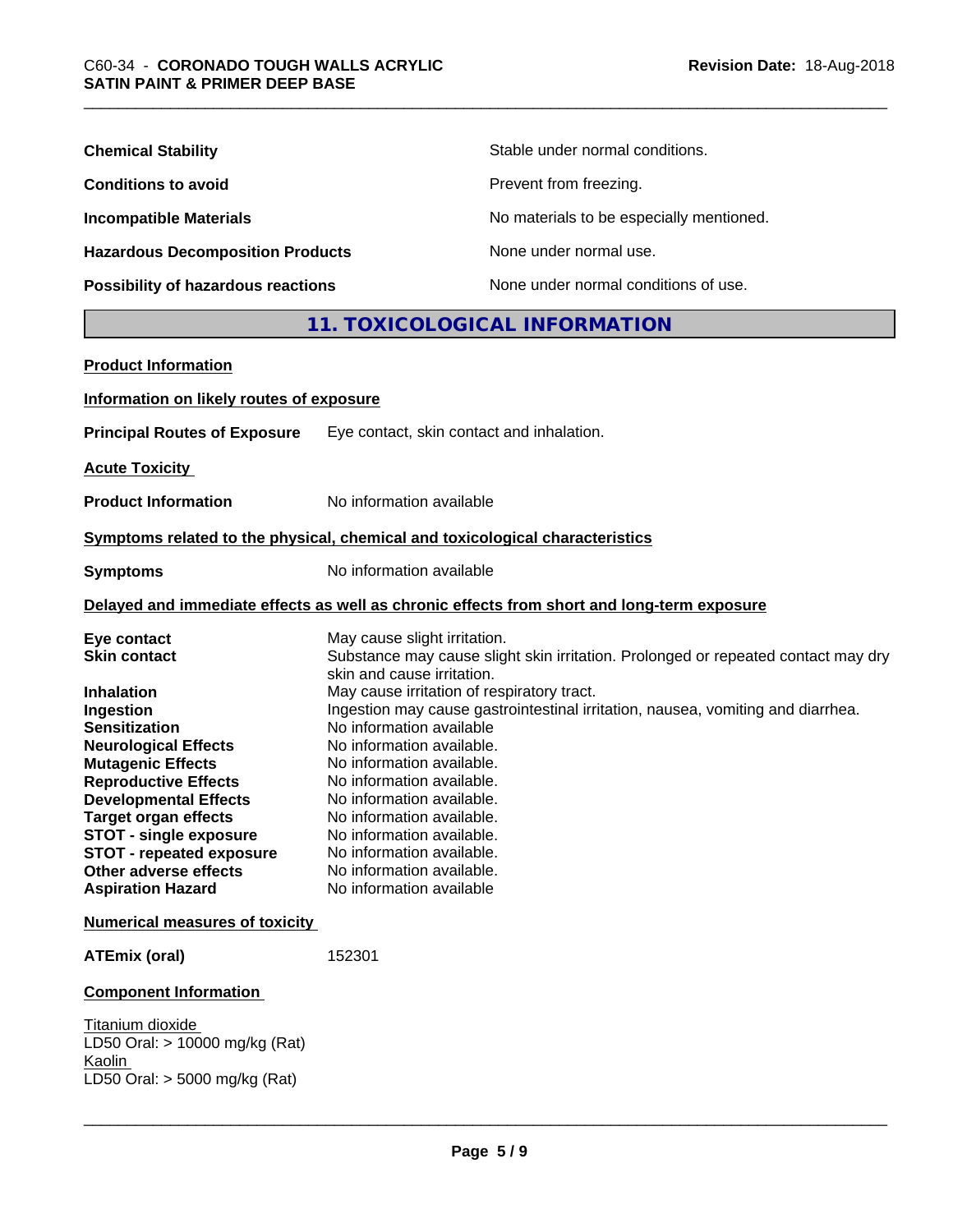#### **Carcinogenicity**

*The information below indicateswhether each agency has listed any ingredient as a carcinogen:.*

| <b>Chemical name</b>         | <b>IARC</b>          | <b>NTP</b> | <b>OSHA</b> |
|------------------------------|----------------------|------------|-------------|
|                              | 2B<br>Possible Human |            | Listed      |
| l mu<br>dioxide<br>l itanıum | Carcinogen           |            |             |

• Although IARC has classified titanium dioxide as possibly carcinogenic to humans (2B), their summary concludes: "No significant exposure to titanium dioxide is thought to occur during the use of products in which titanium dioxide is bound to other materials, such as paint."

#### **Legend**

IARC - International Agency for Research on Cancer NTP - National Toxicity Program OSHA - Occupational Safety & Health Administration

**12. ECOLOGICAL INFORMATION**

#### **Ecotoxicity Effects**

The environmental impact of this product has not been fully investigated.

#### **Product Information**

#### **Acute Toxicity to Fish**

No information available

#### **Acute Toxicity to Aquatic Invertebrates**

No information available

#### **Acute Toxicity to Aquatic Plants**

No information available

#### **Persistence / Degradability**

No information available.

#### **Bioaccumulation**

No information available.

#### **Mobility in Environmental Media**

No information available.

#### **Ozone**

No information available

#### **Component Information**

#### **Acute Toxicity to Fish**

Titanium dioxide  $LC50:$  > 1000 mg/L (Fathead Minnow - 96 hr.)

#### **Acute Toxicity to Aquatic Invertebrates**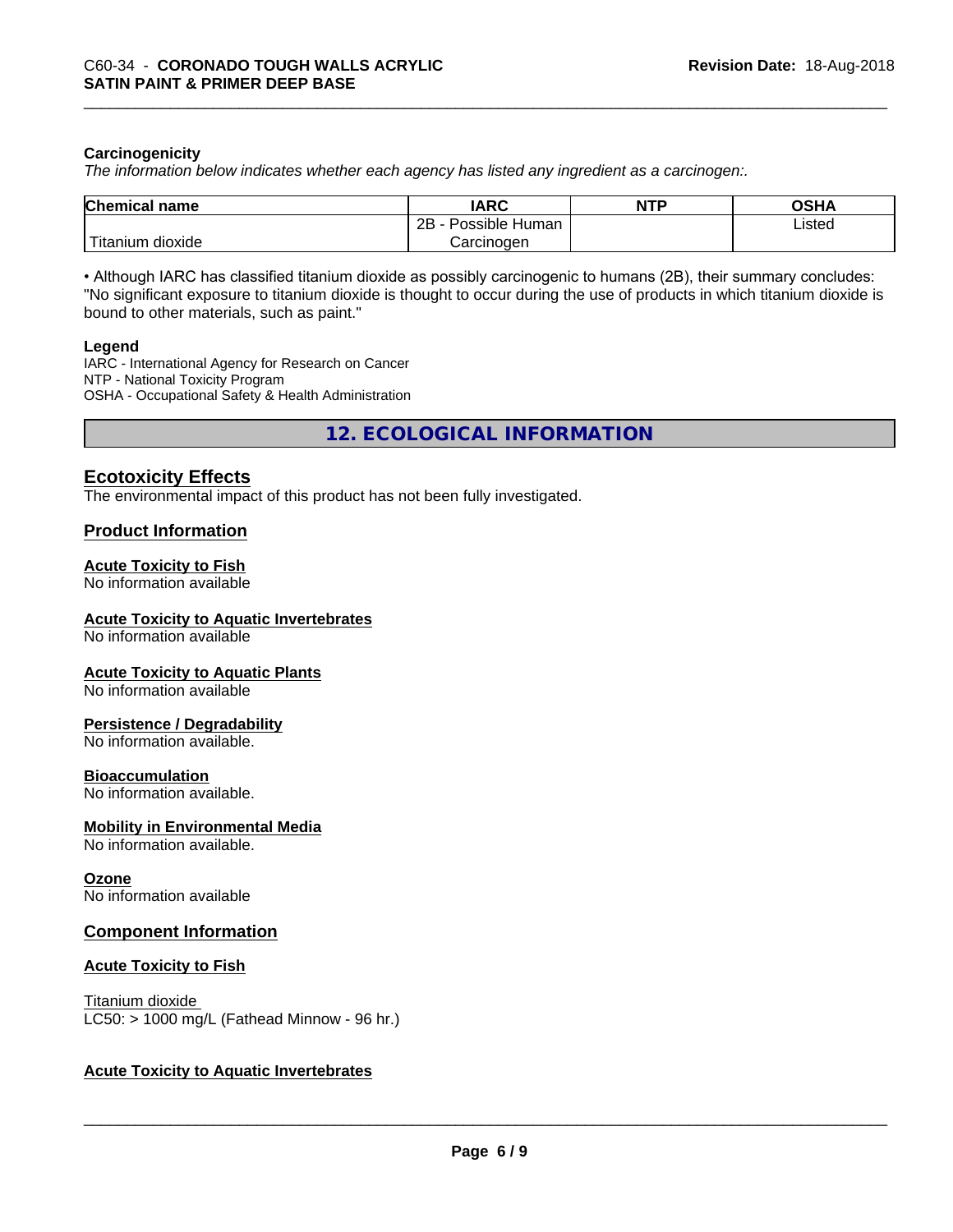No information available

#### **Acute Toxicity to Aquatic Plants**

No information available

|                              | 13. DISPOSAL CONSIDERATIONS                                                                                                                                                                                               |
|------------------------------|---------------------------------------------------------------------------------------------------------------------------------------------------------------------------------------------------------------------------|
| <b>Waste Disposal Method</b> | Dispose of in accordance with federal, state, and local regulations. Local<br>requirements may vary, consult your sanitation department or state-designated<br>environmental protection agency for more disposal options. |
|                              | 14. TRANSPORT INFORMATION                                                                                                                                                                                                 |
| <b>DOT</b>                   | Not regulated                                                                                                                                                                                                             |
| <b>ICAO/IATA</b>             | Not regulated                                                                                                                                                                                                             |
| <b>IMDG / IMO</b>            | Not regulated                                                                                                                                                                                                             |
|                              | <b>15. REGULATORY INFORMATION</b>                                                                                                                                                                                         |

#### **International Inventories**

| <b>TSCA: United States</b> | Yes - All components are listed or exempt. |
|----------------------------|--------------------------------------------|
| <b>DSL: Canada</b>         | Yes - All components are listed or exempt. |

#### **Federal Regulations**

| SARA 311/312 hazardous categorization |  |
|---------------------------------------|--|
|---------------------------------------|--|

| Acute health hazard               | Nο |
|-----------------------------------|----|
| Chronic Health Hazard             | N٥ |
| Fire hazard                       | N٥ |
| Sudden release of pressure hazard | N٥ |
| Reactive Hazard                   | N٥ |

#### **SARA 313**

Section 313 of Title III of the Superfund Amendments and Reauthorization Act of 1986 (SARA). This product contains a chemical or chemicals which are subject to the reporting requirements of the Act and Title 40 of the Code of Federal Regulations, Part 372:

*None*

**Clean Air Act,Section 112 Hazardous Air Pollutants (HAPs) (see 40 CFR 61)** This product contains the following HAPs:

*None*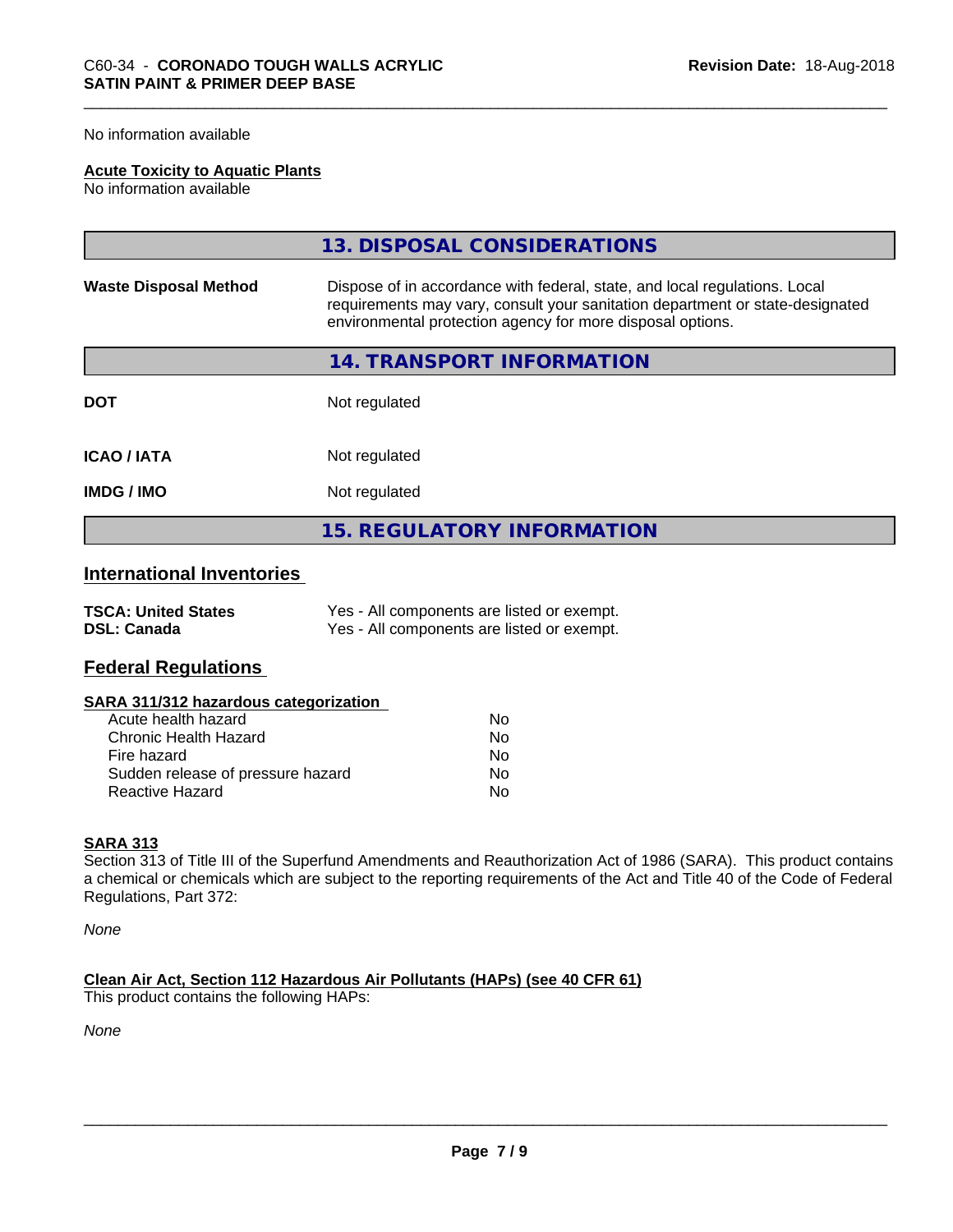#### **US State Regulations**

#### **California Proposition 65**

**AN** WARNING: Cancer and Reproductive Harm– www.P65warnings.ca.gov

#### **State Right-to-Know**

| <b>Chemical name</b>     | --<br><b>Massachusetts</b> | . Jersev<br><b>New</b> | Pennsylvania |
|--------------------------|----------------------------|------------------------|--------------|
| --<br>itanium<br>dioxide |                            |                        |              |
| Kaolin                   |                            |                        |              |
| _imestone                |                            |                        |              |

**Legend**

X - Listed

| <b>16. OTHER INFORMATION</b>                                                                                                                          |                                                    |                                                                            |                      |                                                                                                                                               |
|-------------------------------------------------------------------------------------------------------------------------------------------------------|----------------------------------------------------|----------------------------------------------------------------------------|----------------------|-----------------------------------------------------------------------------------------------------------------------------------------------|
| HMIS -                                                                                                                                                | Health: 1                                          | <b>Flammability: 0</b>                                                     | <b>Reactivity: 0</b> | $PPE: -$                                                                                                                                      |
| <b>HMIS Legend</b><br>0 - Minimal Hazard<br>1 - Slight Hazard<br>2 - Moderate Hazard<br>3 - Serious Hazard<br>4 - Severe Hazard<br>* - Chronic Hazard | present under the actual normal conditions of use. | X - Consult your supervisor or S.O.P. for "Special" handling instructions. |                      | Note: The PPE rating has intentionally been left blank. Choose appropriate PPE that will protect employees from the hazards the material will |

*Caution: HMISÒ ratings are based on a 0-4 rating scale, with 0 representing minimal hazards or risks, and 4 representing significant hazards or risks. Although HMISÒ ratings are not required on MSDSs under 29 CFR 1910.1200, the preparer, has chosen to provide them. HMISÒ ratings are to be used only in conjunction with a fully implemented HMISÒ program by workers who have received appropriate HMISÒ training. HMISÒ is a registered trade and service mark of the NPCA. HMISÒ materials may be purchased exclusively from J. J. Keller (800) 327-6868.*

 **WARNING!** If you scrape, sand, or remove old paint, you may release lead dust. LEAD IS TOXIC. EXPOSURE TO LEAD DUST CAN CAUSE SERIOUS ILLNESS, SUCH AS BRAIN DAMAGE, ESPECIALLY IN CHILDREN. PREGNANT WOMEN SHOULD ALSO AVOID EXPOSURE.Wear a NIOSH approved respirator to control lead exposure. Clean up carefully with a HEPA vacuum and a wet mop. Before you start, find out how to protect yourself and your family by contacting the National Lead Information Hotline at 1-800-424-LEAD or log on to www.epa.gov/lead.

| <b>Prepared By</b>      | <b>Product Stewardship Department</b><br>Benjamin Moore & Co.<br>101 Paragon Drive<br>Montvale, NJ 07645<br>800-225-5554 |
|-------------------------|--------------------------------------------------------------------------------------------------------------------------|
| <b>Revision Date:</b>   | 18-Aug-2018                                                                                                              |
| <b>Revision Summary</b> | Not available                                                                                                            |